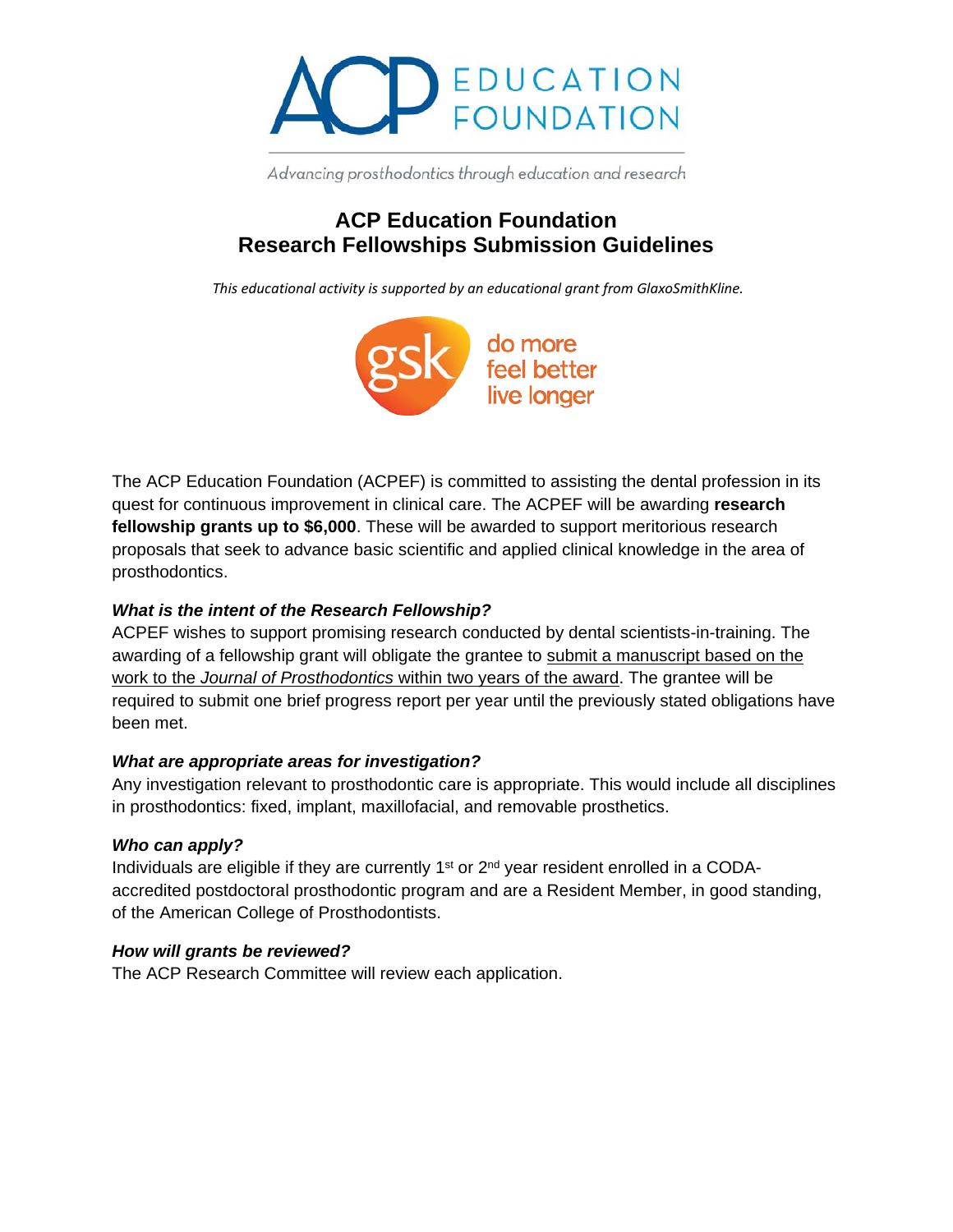## *Terms of grant acceptance:*

- 1) The applicant is responsible for completing at least 80% of the proposed experiments.
- 2) Once completed, the results from this project must be submitted for publication in the Journal of Prosthodontics.
- 3) The experiments proposed in this application are not funded by other prosthodontic organizations.
- 4) Failure to abide by these instructions will result in revoking the grant, and the ACPEF will request the return of dispensed funds.

# *Evaluation Criteria:*

- 1) **Clearly Defined Research Question:** Evaluation of background and scope. Does the application provide adequate background/literature review culminating in a research hypothesis or question?
- 2) **Relevance to Prosthodontics:** What is the impact of the project on prosthodontics and how it would advance our specialty?
- 3) **Approach:** Are the materials, methods, and study design appropriate?
- 4) **Background and Support of Mentor/Institutional Commitment:** Is there sufficient background or support from a mentor/sponsoring institution?
- 5) **Organization of Application:** Are the budget realistic and timeline reasonable?

## *What is the timing of the award competition?*

All grants will be distributed by the end of the year.

### *How does one apply?*

The application should take the form of an abbreviated research proposal in a single PDF document and should include:

- 1) **Title Page:** devote one (1) page to include project title and investigator's name, address, email, telephone number, academic affiliation, and research advisor. The address and email of the research advisor must also be included.
- 2) **Project Rationale:** devote no more than two (2) pages to the justification and significance of the project with necessary reference support. Also, describe the clinical relevance of the project to the field of Prosthodontics.
- 3) **Project Protocol:** devote no more than two (2) pages to a description of the proposed project and specify the particular role of the investigator in the project. Also address study design/sample size, anticipated findings and potential pitfalls, overview of data analysis, and project time line. For human subject or animal studies, funding is contingent on institutional review board (IRB) approval; IRB/IACUC reference number should be included.
- 4) **Bibliography:** List the references cited in the proposal (no page limit).
- 5) **Institutional Description:** devote no more than one (1) page to a description of the facility/facilities in which the project will be conducted.